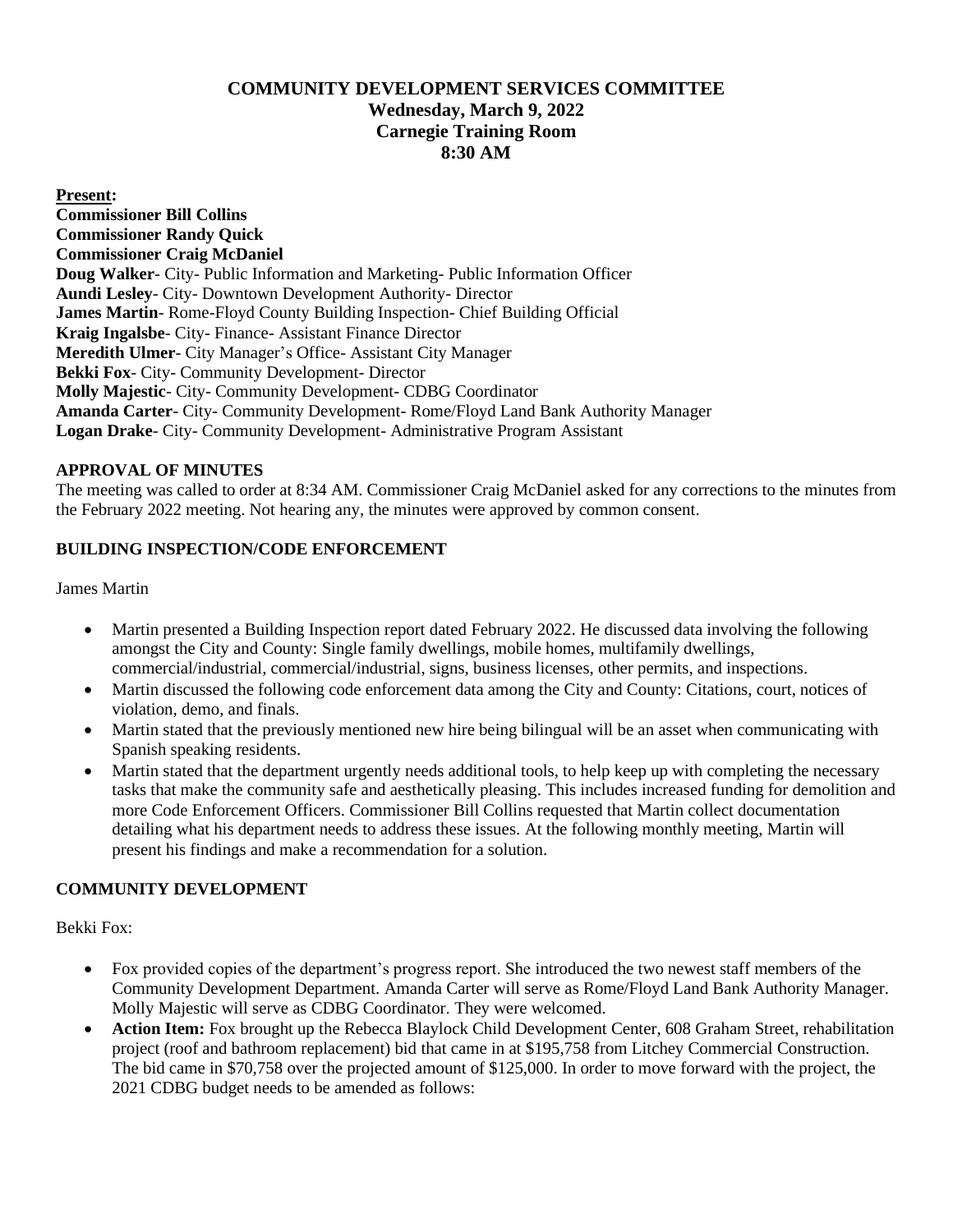| Projects                             | Original Budget | <b>Amended Budget Request</b> |
|--------------------------------------|-----------------|-------------------------------|
| Housing Rehab (Paint/Roof)           | \$80,000        | \$30,000                      |
| Rehab Project Delivery/Admin         | \$10,000        | \$9,000                       |
| General Administration               | \$84,000        | \$60,000                      |
| Sidewalk Improvements (Maple<br>Ave) | \$174,259       | \$174,259                     |
| Rebecca Blaylock                     | \$125,000       | \$200,000                     |
| <b>TOTAL</b>                         | \$473,259       | \$473,259                     |

After discussion, the Committee acted as follows:

- o Commissioner Quick made a motion to approve the changes made thus amending the CDBG 2021 budget, which was seconded by Commissioner McDaniel. Motion carried.
- Fox informed everyone that staff is still carrying out the Exterior Paint Program but will be adding the Roof Replacement Program. Staff is working on the following: Reaching out to contractors, trying to get the word out to potential applicants and collaborating with Kristy Kent on a social media campaign. Particular demographics that are likely to apply, such as minority groups and the elderly, need to be reached through mediums they are likely to use. Various options were offered, such as staff appearing on Tony MacIntosh's radio program. Commissioner Collins suggested that a representative from Tallatoona Community Action Partnership could attend an upcoming monthly meeting. They can discuss the programs they have, and ideas can be exchanged. Fox and Majestic said they would reach out to contacts they have.
- Fox stated that the Maple Ave Phase 3 sidewalk project from Maple at E. 12<sup>th</sup> and south to E. 14<sup>th</sup> was bid in late 2021 and was awarded to Springs Paving. While construction was scheduled to be completed by March 1, 2022, it has not yet started. Staff is considering options for moving the project forward, but it may have to be rebid.
- The HOME Trust Build 2022 is currently out to bid on behalf of the South Rome Alliance. If prices come in reasonably, the plan is to construct three additional single-family homes. The bid opening is scheduled for March 22nd .
- Fox gave updates involving the Rome/Floyd Land Bank Authority (LBA). The LBA will be moving forward with utilizing the ARPA funds, awarded by the City, for affordable housing development and neighborhood improvements. A request to amend the City/County Intergovernmental Agreement that forms the LBA is forthcoming with a request to increase the board size from 5 members to 7 members and stagger their terms as well. Term limits provide a challenge to new board members as a considerable amount of time is needed to learn and navigate the complex nature of LBA work. This request will accompany three names to be considered to fill one vacancy, and one additional seat from the RCC and FCC. The LBA believes that the two additional seats should have minority representation to better exemplify the highly minority populated neighborhoods the LBA serves. All were in agreement.
- Fox stated that Community Development staff is working diligently, in partnership with the Downtown Development staff, to organize the new business incubator.

# **DOWNTOWN DEVELOPMENT AUTHORITY**

Aundi Leslie:

- Aundi Leslie provided copies of the Downtown Development Authority's March 2022 progress report. Leslie detailed the following data for January - February 2022: Four new businesses, two expansions and seven private rehabilitations.
- Leslie informed every one of progress regarding the Art Contest Displays for ArtsFest. The contest has been finalized and winners have been selected. At the end of March, around 40 pieces of art will be displayed through